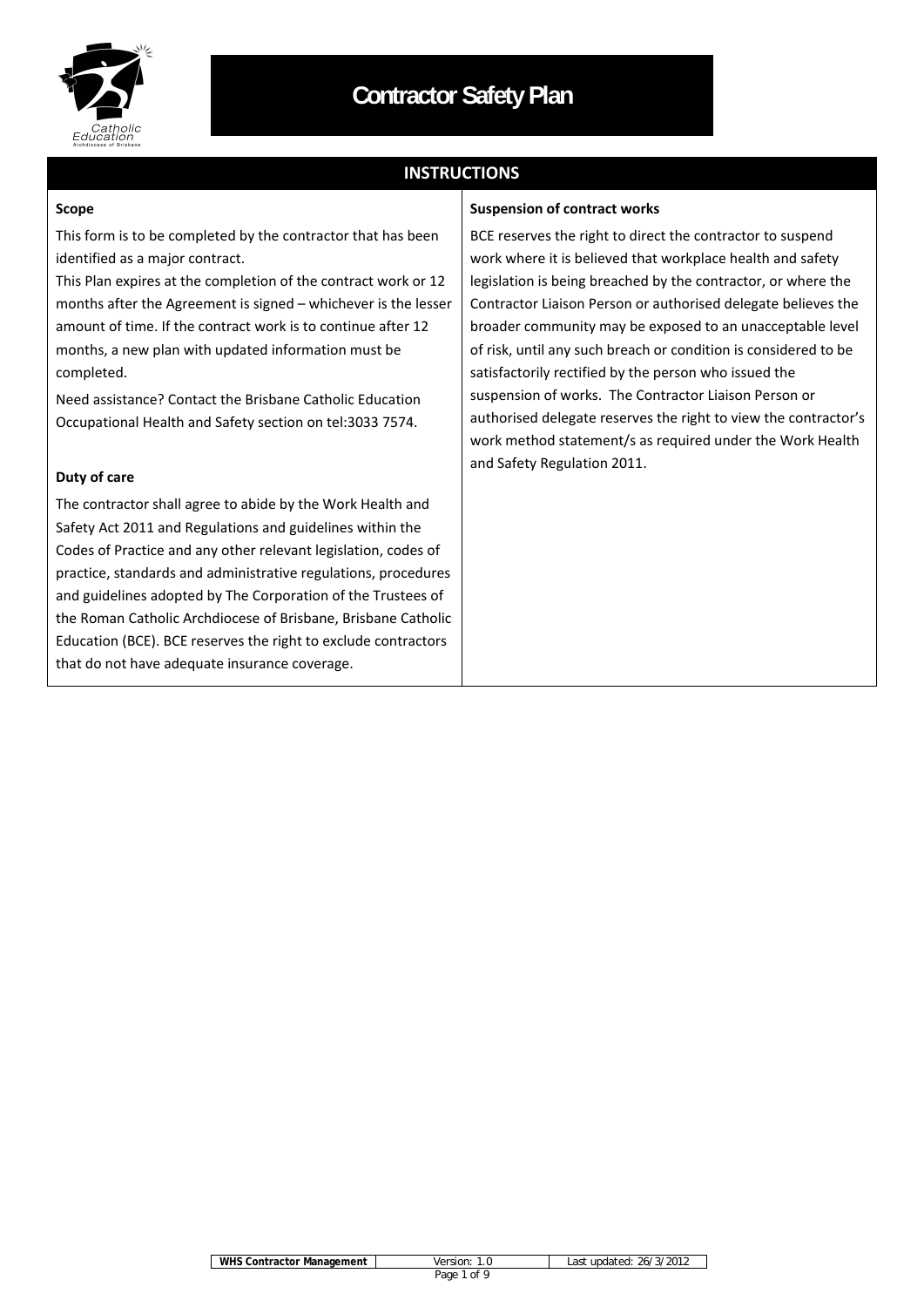## **PROJECT DETAILS**

| Project Name:                              |  |
|--------------------------------------------|--|
| BCE site (school, college or office name): |  |
| Address:                                   |  |

| Contractor                                                                      |  |
|---------------------------------------------------------------------------------|--|
| Business phone number                                                           |  |
| Email                                                                           |  |
| Licence Number (eg electrical, BSA,<br>plumbing. Leave blank if not applicable) |  |

| Location of works              |             |            |
|--------------------------------|-------------|------------|
| Timing of works (approximate): | Start date: | End date:: |

## **CONTRACTOR OHS RESPONSIBILITIES**

| Name | Position | OHS Responsibilities | Contact number |
|------|----------|----------------------|----------------|
|      |          |                      |                |
|      |          |                      |                |
|      |          |                      |                |
|      |          |                      |                |

## **EMERGENCY CONTACT DETAILS**

| Contact        | Name | Position | Contact number (direct) |
|----------------|------|----------|-------------------------|
| First contact  |      |          |                         |
| Second contact |      |          |                         |
| Third contact  |      |          |                         |
| Fourth contact |      |          |                         |

## **SCOPE AND ACTIVITY DETAILS**

Outline the activities to be undertaken as part of the project work.

**WHS Contractor Management** Version: 1.0 Last updated: 26/3/2012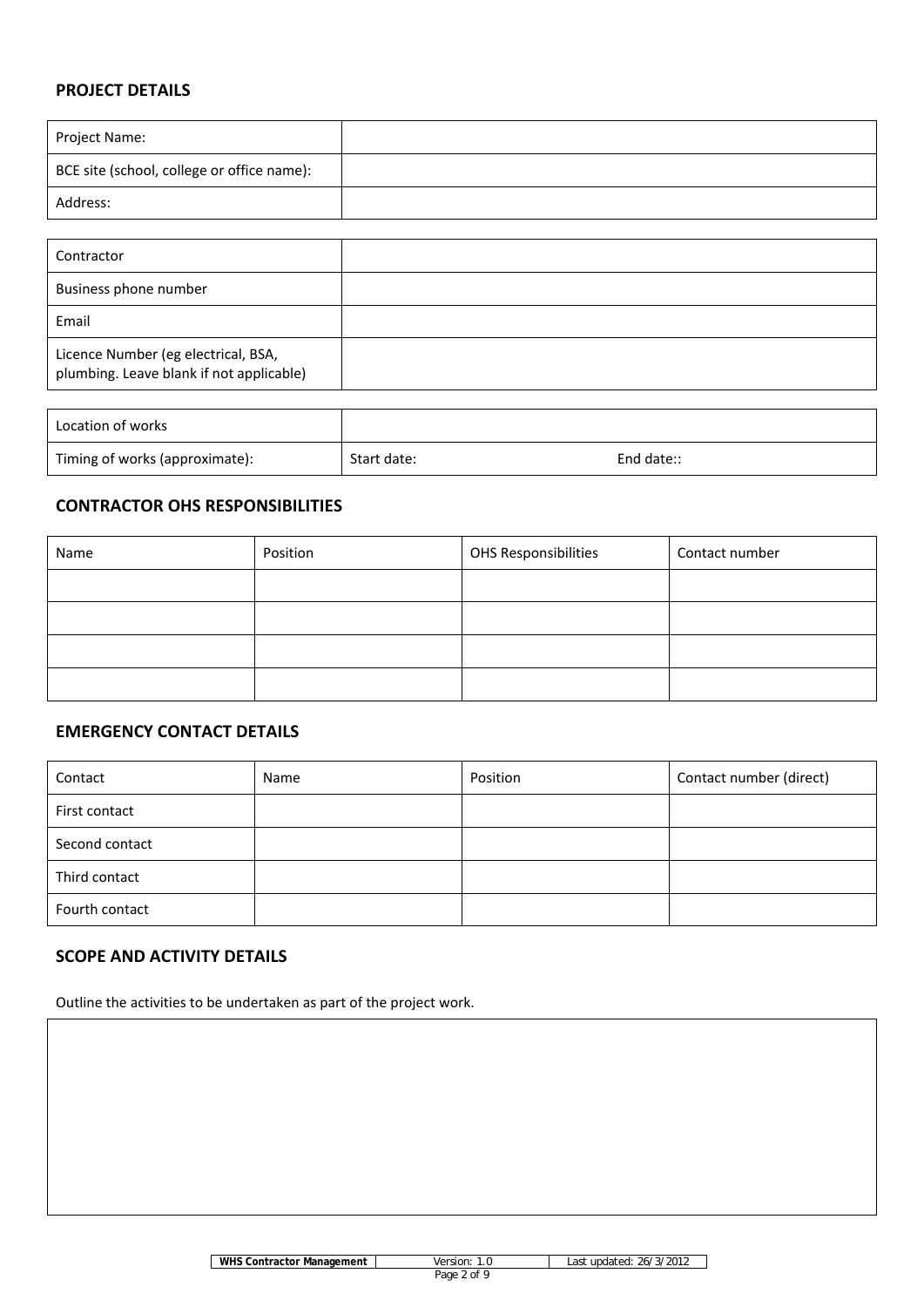## **SAFE WORK METHOD STATEMENTS**

Does the project work require the contractor to perform high risk construction work\*?

| Yes | No |
|-----|----|
| Yes | No |

Does the BCE site that has commissioned the contract work reasonably believe that the activity could result in death or bodily harm to staff, students or visitors?

If YES is marked for either of the questions above, list the safe work method statements associated with the project work that will be implemented to minimise the risk of injury.

\*high risk construction work means construction work that:—

- involves a risk of a person falling more than 2m
- is carried out on a telecommunication tower
- involves demolition of an element of a structure that is load‐bearing or otherwise related to the physical integrity of the structure
- involves, or is likely to involve, the disturbance of asbestos
- involves structural alterations or repairs that require temporary support to prevent collapse
- is carried out in or near a confined space
- is carried out in or near
	- o a shaft or trench with an excavated depth greater than 1.5m
	- o a tunnel
- involves the use of explosives
- is carried out on or near pressurised gas distribution mains or piping
- is carried out on or near chemical, fuel or refrigerant lines
- is carried out on or near energised electrical installations or services
- is carried out in an area that may have a contaminated or flammable atmosphere
- involves tilt‐up or precast concrete is carried out on, in or adjacent
- to a road, railway, shipping lane or other traffic corridor that is in use by traffic other than pedestrians
- is carried out in an area at a workplace in which there is any movement of powered mobile plant
- is carried out in an area in which there are artificial extremes of temperature
- is carried out in or near water or other liquid that involves a risk of drowning
	- involves diving work.

## **EMERGENCY PROCEDURES**

In the event of an emergency, such as a fire or lockdown situation, contractors are deemed to be visitors to the BCE site. Thus the site has outlined its procedures that contractors are required to adhere to in its site specific requirements.

Additional emergency procedures for this project include:

| <b>WHS Contractor Management</b> | Version:       | Last updated: 26/3/2012 |
|----------------------------------|----------------|-------------------------|
|                                  | of 9<br>Page 3 |                         |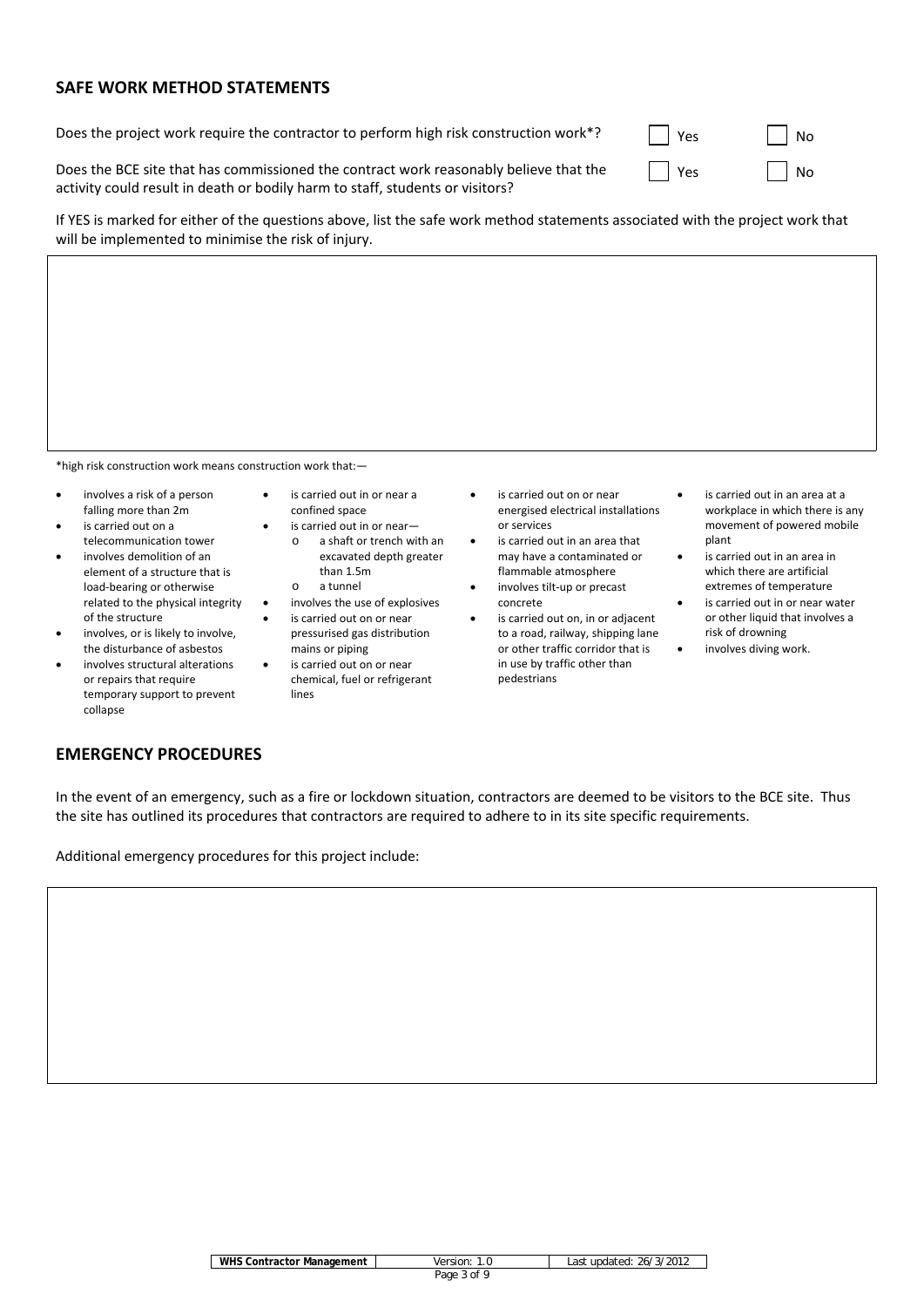#### **FIRST AID AND INJURY MANAGEMENT**

| Do you have a documented procedure for first aid and injury management? |  | Yes |  | `No |
|-------------------------------------------------------------------------|--|-----|--|-----|
|-------------------------------------------------------------------------|--|-----|--|-----|

If NO, outline below how first aid and injury management will be managed for the duration of this project.

#### **INCIDENT REPORTING AND INVESTIGATION**

Any incident which incurs medical treatment will be investigated to determine root causes and appropriate corrective actions. The BCE site shall be informed of the outcomes of such investigations.

Where a regulator issues the contractor with a compliance notice such as an improvement or prohibition notice, the BCE site office/reception will be advised of the details of the compliance notice.

### **INSURANCE**

All contractors undertaking work on BCE sites do so at their own risk. As such valid certificates of insurance must be in place before commencing work and throughout the duration of the contract.

#### WorkCover Details (covering all contractor staff on school grounds or in BCE offices):

| Policy number:                                                                 | Expiry date:          |    |
|--------------------------------------------------------------------------------|-----------------------|----|
| Insurance<br>company:                                                          |                       |    |
| <b>Public Liability Details:</b>                                               |                       |    |
| Policy number:                                                                 | Expiry date:          |    |
| Insurance<br>company:                                                          | Limit of<br>indemnity | \$ |
| Vehicle and Powered Mobile Plant Details (for mobile plant used on BCE sites): |                       |    |
| Policy number:                                                                 | Expiry date:          |    |
| Insurance<br>company:                                                          |                       |    |
| Professional Indemnity Details#:                                               |                       |    |
| Policy number:                                                                 | Expiry date:          |    |
| Insurance<br>company:                                                          | Limit of<br>indemnity | \$ |
|                                                                                |                       |    |

# Note: BCE site office to determine whether such coverage is necessary taking into consideration the nature of the work.

| <b>WHS Contractor Management</b> | Version:    | Last updated: 26/3/2012 |
|----------------------------------|-------------|-------------------------|
|                                  | Page 4 of 9 |                         |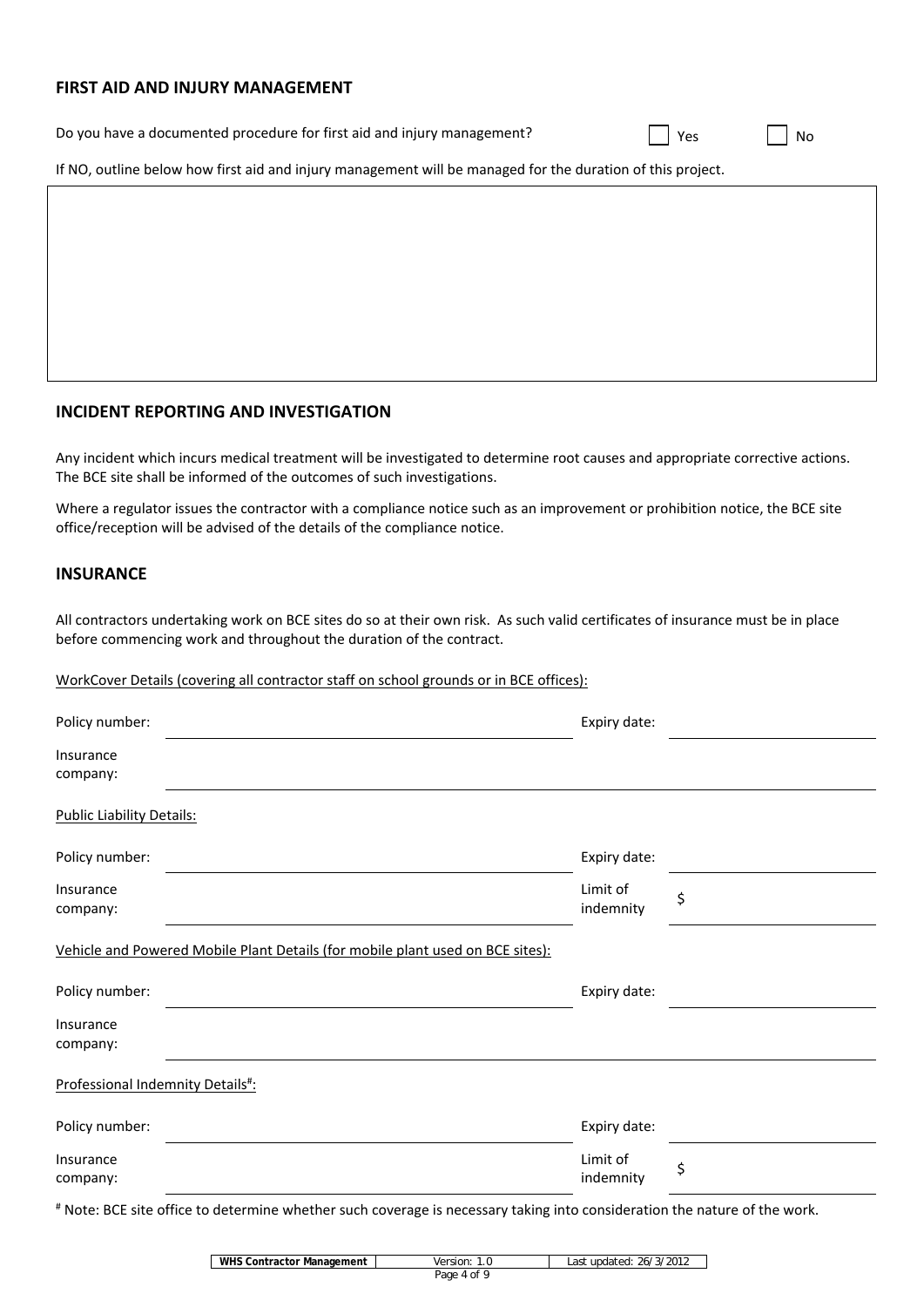## **SPECIALISED WORK OR LICENSING**

List any special licences required for the contract.

### **TRAINING AND INDUCTIONS**

| Do you have a documented induction and training procedure that covers the safety |  |
|----------------------------------------------------------------------------------|--|
| requirements of the project?                                                     |  |

| <b>Yes</b> |  | No |
|------------|--|----|
|------------|--|----|

If NO, outline below how staff and sub-contractors will be inducted and trained with regards to the project (for example specific training programs, weekly toolbox meetings).

### **SAFETY MONITORING**

List any ongoing inspections or other measures that will be used to monitor the health and safety performance of contractor staff and subcontractors during the project works, if relevant.

| <b>WHS Contractor Management</b> | Version: | Last updated: 26/3/2012 |
|----------------------------------|----------|-------------------------|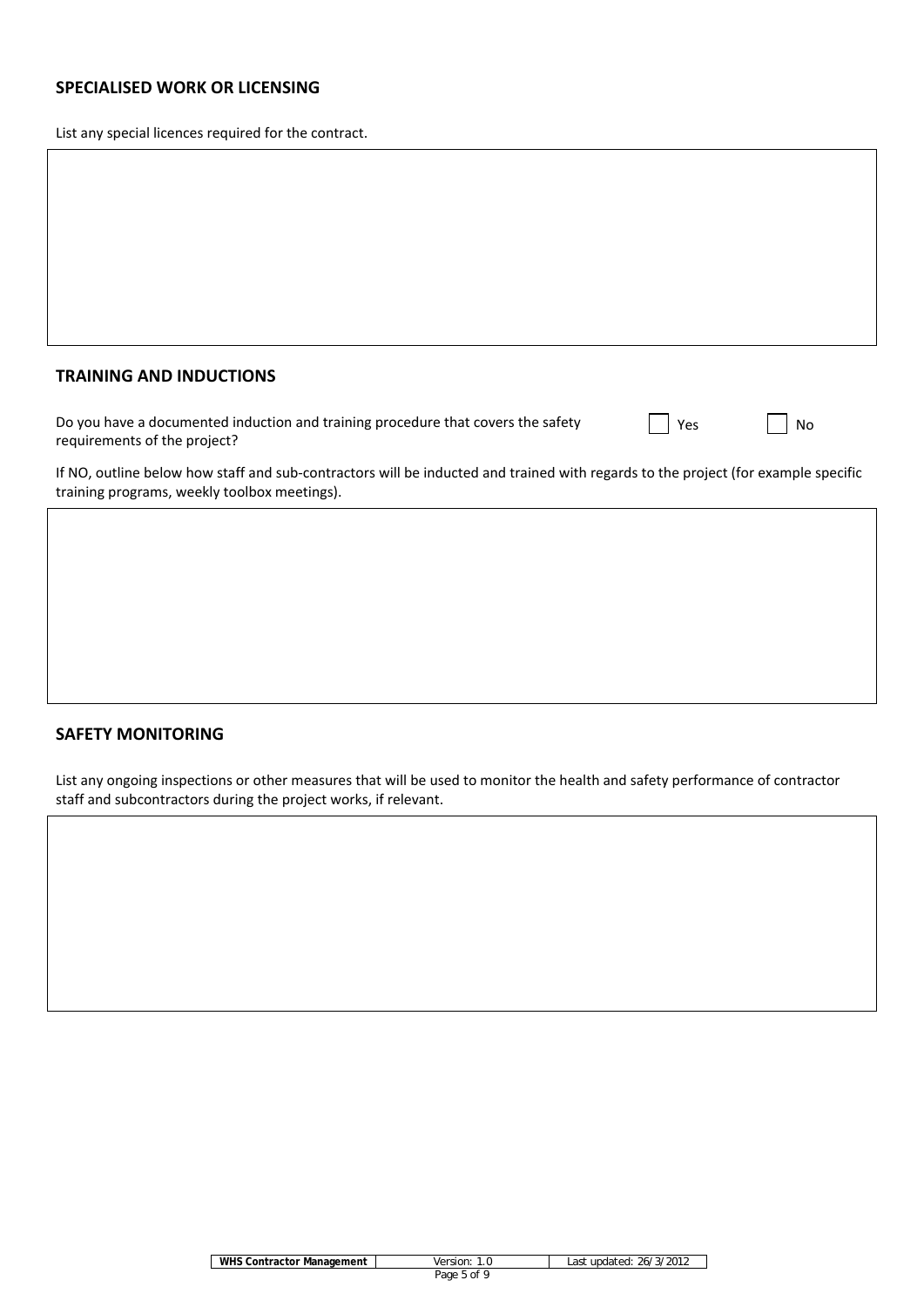# **PLANT AND EQUIPMENT REGISTER**

| Will plant and equipment be brought on site for the project works?                                                                                                                                       | Yes | No |
|----------------------------------------------------------------------------------------------------------------------------------------------------------------------------------------------------------|-----|----|
| If YES, complete the attached Plant and Equipment Register and list all items of plant and equipment likely to be used<br>(do not list non-powered hand tools such as hammer, screwdriver, shovel, etc). |     |    |
| <b>CHEMICAL MANAGEMENT</b>                                                                                                                                                                               |     |    |
| Will any chemicals be brought on site for the project works?                                                                                                                                             | Yes | No |
| If YES, complete the attached Chemical Register and list all hazardous chemicals likely to be used.                                                                                                      |     |    |
| <b>SUBCONTRACTOR MANAGEMENT</b>                                                                                                                                                                          |     |    |
| Will subcontractors be used for the project works?                                                                                                                                                       | Yes | No |
| If YES, complete the attached Subcontractor Register and list all subcontractors likely to be used.                                                                                                      |     |    |

## **CONTRACTOR ACKNOWLEDGEMENT**

I acknowledge that the details outlined in this Health and Safety Management Plan are accurate and that this plan will be implemented in the delivery of the contract works.

| Name      | Position |  |  |
|-----------|----------|--|--|
| Signature | Date     |  |  |

| WHS Contractor Management | Version:    | Last updated: 26/3/2012 |
|---------------------------|-------------|-------------------------|
|                           | Page 6 of 9 |                         |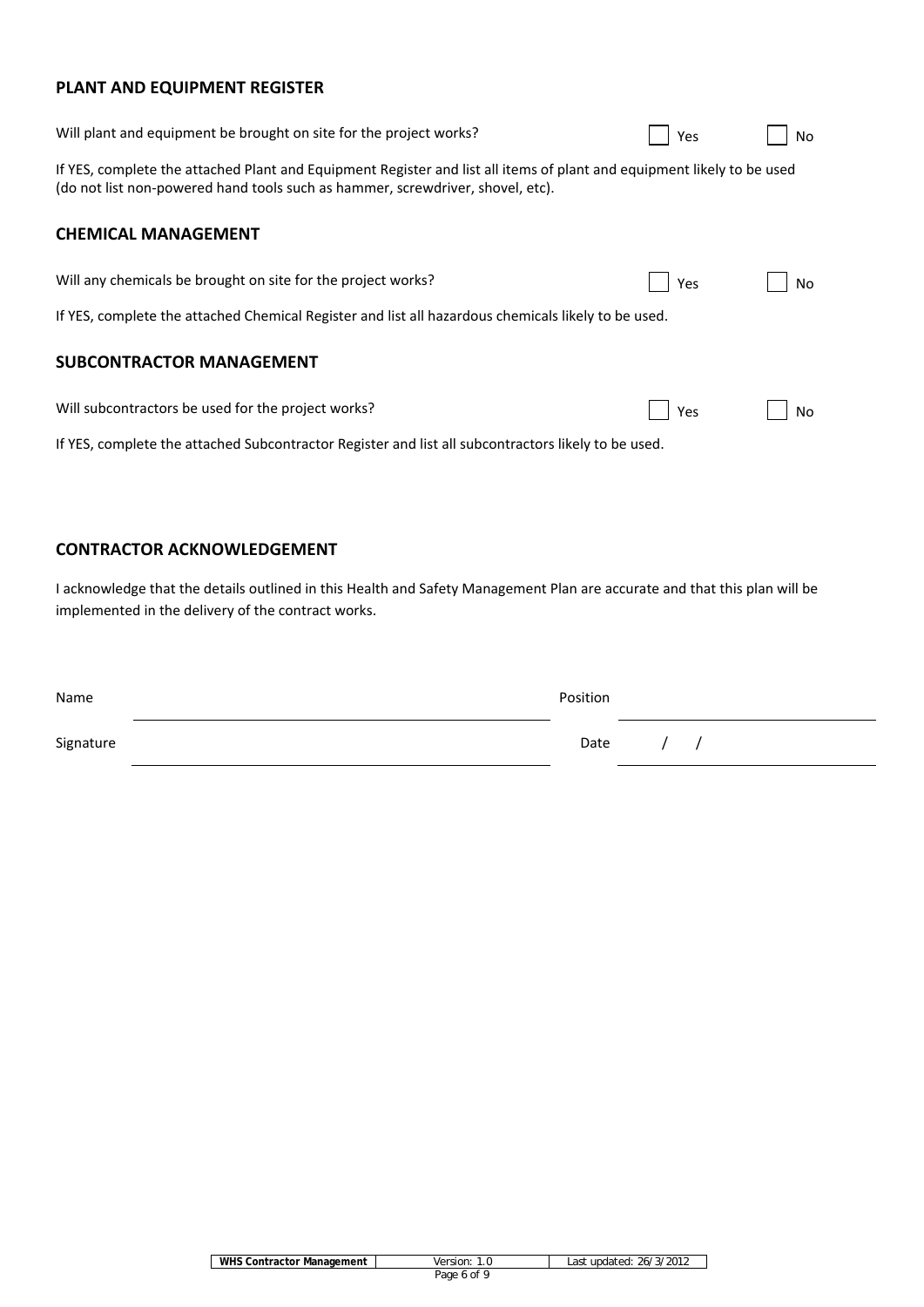# **Subcontractor Register**

| Activity/Work to be subcontracted | Name and contact number of<br>subcontracting company | Method and frequency of monitoring the<br>subcontractor | <b>Contractor representative</b><br>responsible for monitoring the<br>subcontractor |
|-----------------------------------|------------------------------------------------------|---------------------------------------------------------|-------------------------------------------------------------------------------------|
|                                   |                                                      |                                                         |                                                                                     |
|                                   |                                                      |                                                         |                                                                                     |
|                                   |                                                      |                                                         |                                                                                     |
|                                   |                                                      |                                                         |                                                                                     |
|                                   |                                                      |                                                         |                                                                                     |
|                                   |                                                      |                                                         |                                                                                     |
|                                   |                                                      |                                                         |                                                                                     |
|                                   |                                                      |                                                         |                                                                                     |
|                                   |                                                      |                                                         |                                                                                     |
|                                   |                                                      |                                                         |                                                                                     |
|                                   |                                                      |                                                         |                                                                                     |

| <b>OHS Contractor Management</b> | Version:     | 26/3/2012<br>∟ast undated: |
|----------------------------------|--------------|----------------------------|
|                                  | Page<br>. of |                            |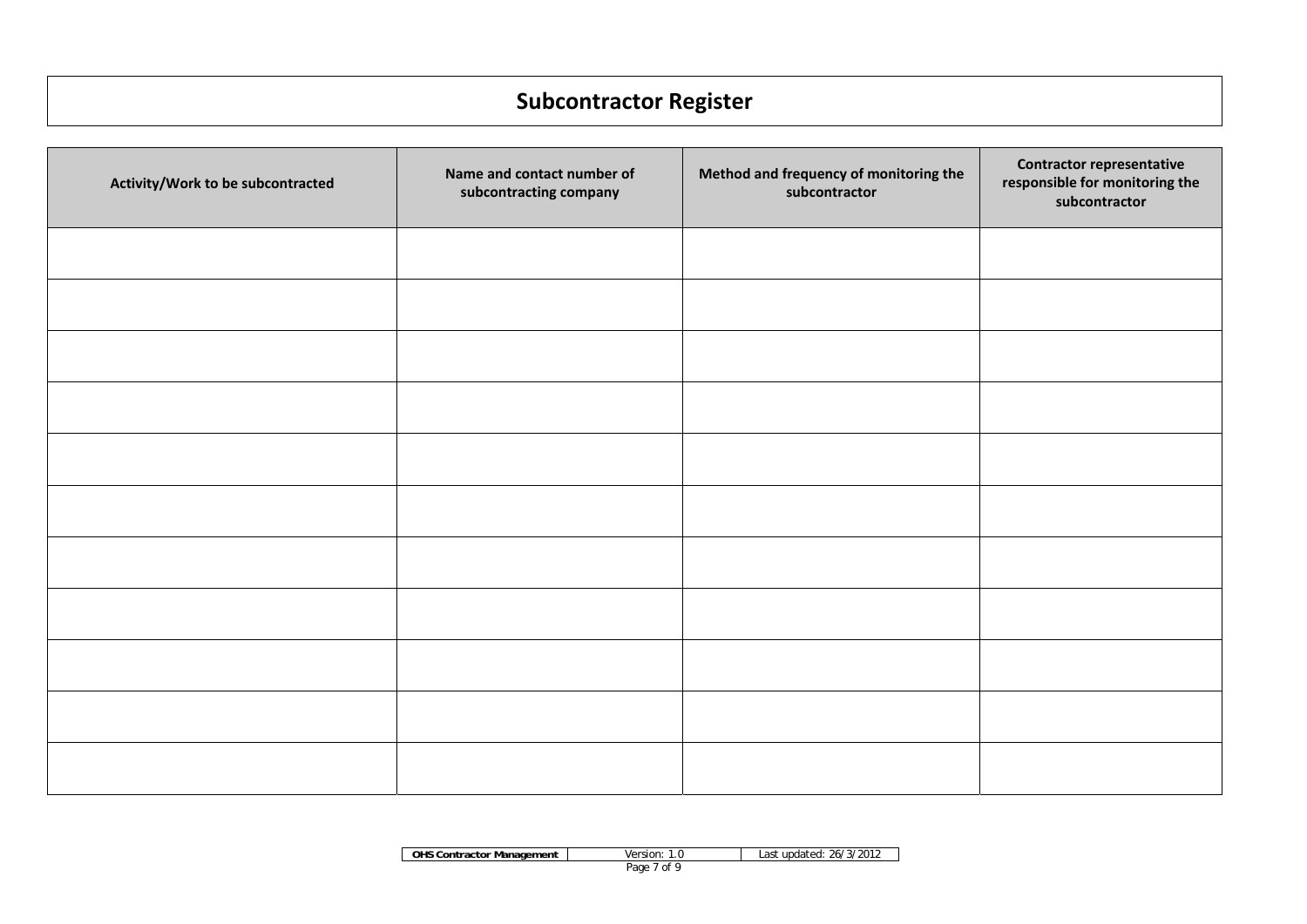# **Contractor Chemical Register**

| <b>Product name</b> | Hazard | Control | <b>Location Stored</b> | Quantity |
|---------------------|--------|---------|------------------------|----------|
|                     |        |         |                        |          |
|                     |        |         |                        |          |
|                     |        |         |                        |          |
|                     |        |         |                        |          |
|                     |        |         |                        |          |
|                     |        |         |                        |          |
|                     |        |         |                        |          |
|                     |        |         |                        |          |
|                     |        |         |                        |          |
|                     |        |         |                        |          |
|                     |        |         |                        |          |

Material safety data sheets (MSDSs) must be readily available for inspection by the contractor for all chemicals listed.

If chemical(s) are to be stored on site, the contractor must provide a chemical register and copies of the MSDSs for retention on site.

| <b>OHS Contractor Management</b> | Version:    | Last updated: 26/3/2012 |
|----------------------------------|-------------|-------------------------|
|                                  | Page 8 of 9 |                         |